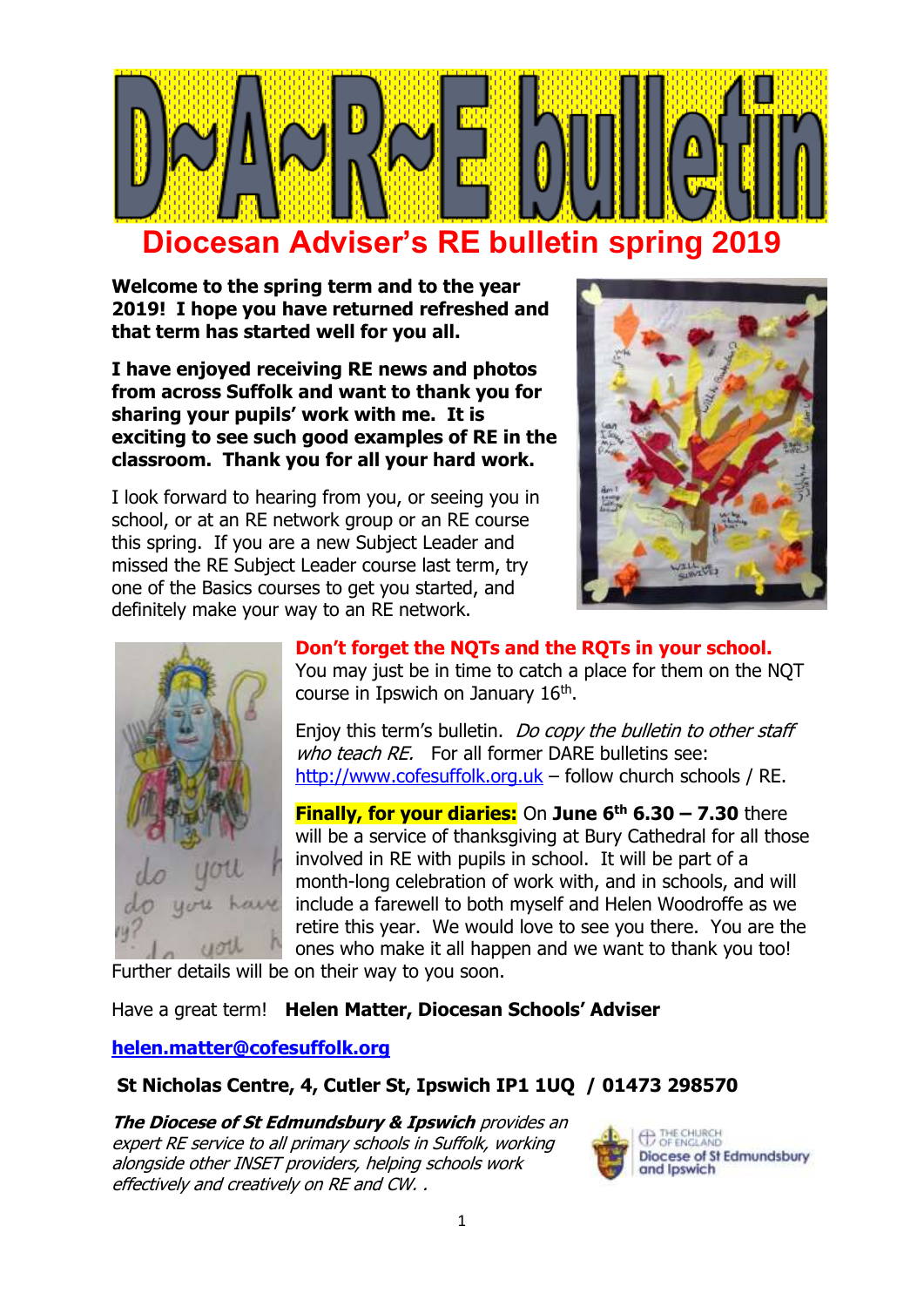# **Dates to keep in mind this spring:**

It would not be good to base your RE simply around religious festivals; this would give a very skewed picture of the world of religion. However, it is always a good idea for the RE subject Leader to have an eye on the religious calendar and to look out for opportunities to **enrich** the RE programme with authentic news items, artefacts and stories, marking religious festivals. Reminders in assembly, a Festival noticeboard, a not to a class studying that particular religion are all useful possibilities.

Keep up to date here: **<https://www.timeanddate.com/holidays/uk/2019>**

You have probably just missed Epiphany but if you did mark Three Kings day, send me your photos!

Watch out for **Tu B' Shevat** (Jan 21), **Conversion of St Paul** (Jan 25), **Shrove Tuesday** and **Ash Wednesday** (5 and 6 March), **Purim and Holi** (21 March). And all the special days leading up to Easter.



You might also want to make something of the **Patron Saints,** all of which apart from St Andrew (Nov  $30<sup>th</sup>$ ), fall in the spring St David (Mar 1), St Patrick (Mar 17) and St George (April 23).

### **World Religion Day – Sunday January 20th**

**World Religion Day is an excellent opportunity to celebrate the work you do in RE to meet members of different faiths and hold RE events.** 



The first such day was observed in 1950, set up by the National Spiritual Assembly of the Bahais in America.

Baha'i is a form of religion that emerged in 19th century Persia and follows three core principles: unity of God, religion and humankind. The photo here is the famous Baha'i Temple in

Delhi. Baha'is believe that there is a single God and the spirituality of all religions in the world stem from this single god. They also believe that all humans are born equal and have the same rights and duties.

World Religion Day calls for members of all religions in the world to recognize that 'all religions have common spiritual goals'. Subject Leaders should be aware that this particular Baha'i principle is not accepted by members of all faiths, however, and that religions, while sharing many values and some similar practices, do not in general have shared religious or spiritual goals, but rather, very different ways of looking at the nature of God and human existence.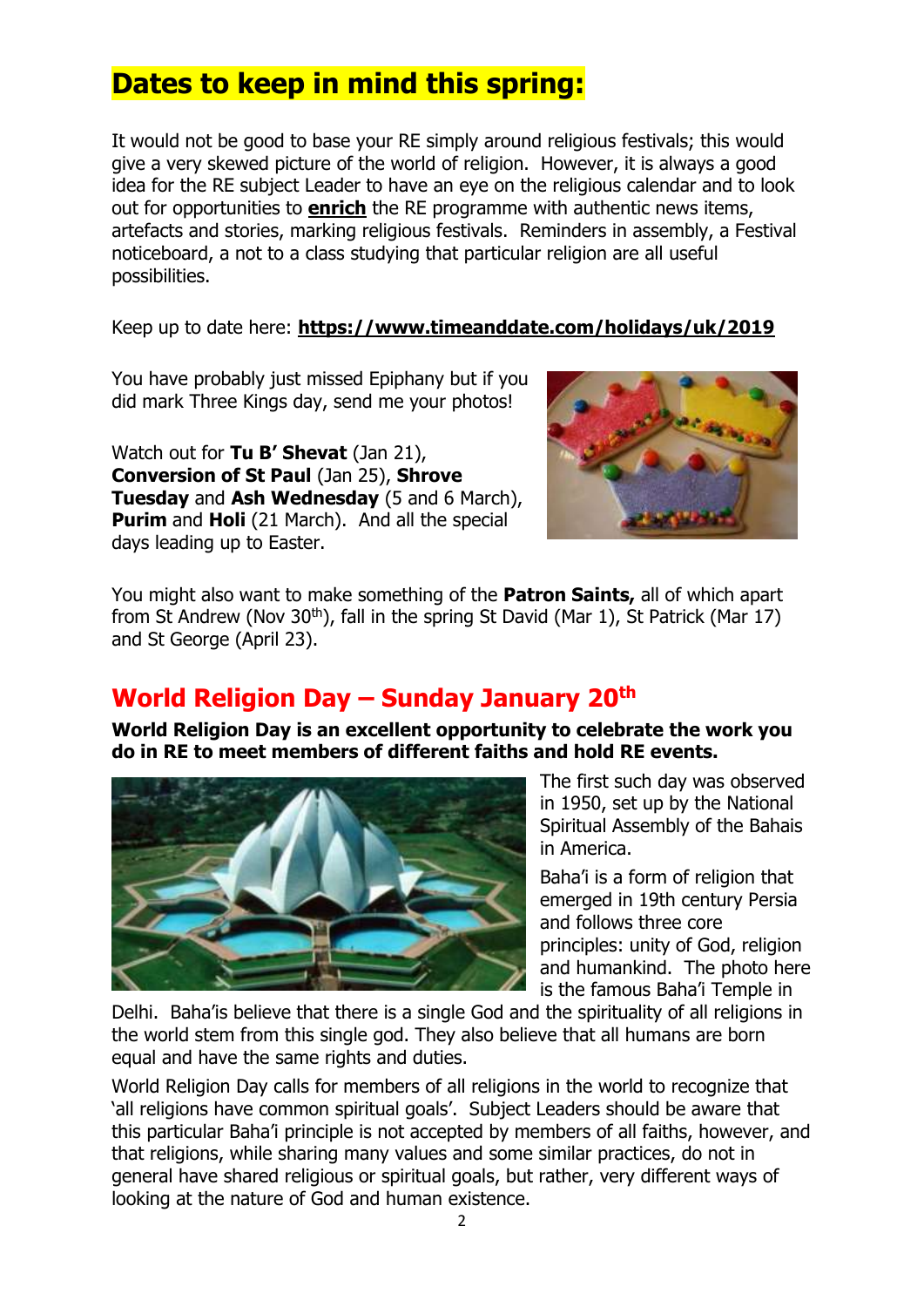Having said this, what a great hook for RE Days in school, discussing similarities and differences in religions and so on. And what a great opportunity to practise respect and tolerance for those of all beliefs or none.

There are a number of simple video presentations on Baha'i on the internet if you would like to learn more about this faith.

### **Holocaust Memorial Day – Sunday January 27th**

Holocaust Memorial Day is another key occasion to celebrate the role of RE in our schools. It is a day when we remember how



important it is not to spread messages of hate, or to exclude people because things like the colour of their skin or what religious beliefs they have. BBC Newsround has a useful short film: **https://www.bbc.co.uk/newsround/38668425**

The reason it is held on 27 January is because this was the day in 1945 that the soldiers fighting against the Germans took over the largest Nazi concentration camp called Auschwitz-Birkenau and freed the prisoners there who were still alive.

# **Something to plan for:**

We mention this each year but now is the time to get planning for the 'Spirited Arts' competition run by the National Association of RE Teachers (NATRE).



https://www.natre.org.uk/about-natre/projects/spirited-arts/spirited-arts-2019/

#### **Why not get involved in this year's competition!**



In its 16th year, this competition has attracted over 320,000 participants (averaging 20,000 per year!) since 2004, with 2,000 entries being sent in to NATRE each year for judging. Hundreds of UK schools get involved, and we get entries coming from as far a-field as Cyprus and Australia, Indonesia and South Africa.

The competition runs right through the school year so you have time to incorporate the competition into lessons. Many schools hold a special RE/arts week at the end of the summer, as the closing date is  $31<sup>st</sup>$  July, with judging in August and winners announced in the new academic year.

**Themes for 2019 –** NATRE has some exciting new themes for you and your pupil's this year. We have reproduced them on the next page for you but do go on the website and check out the whole competition. Look at some of the galleries of past winners and discover other useful material for RE teachers on this classroom focussed website.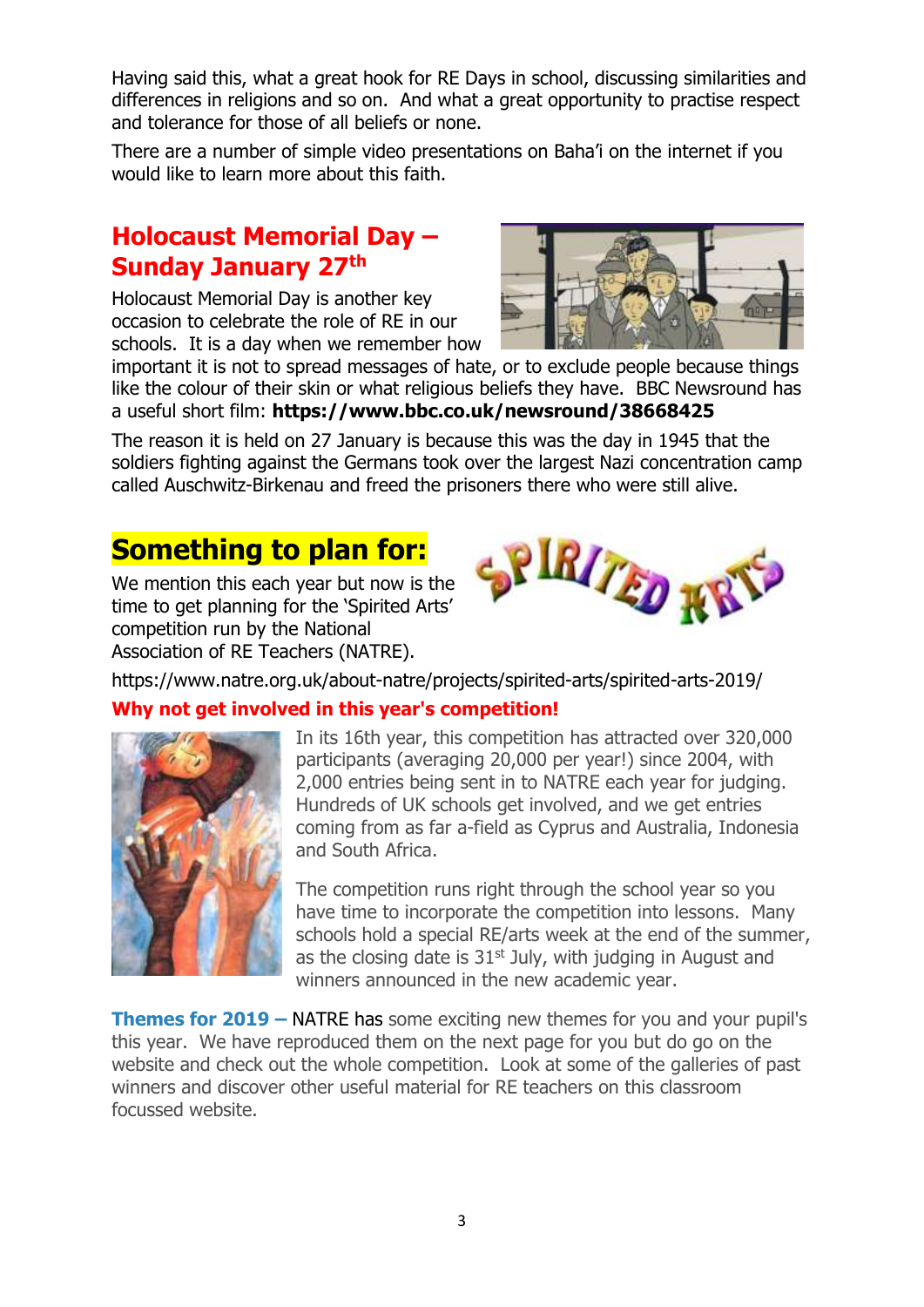| <b>Pilgrimages</b><br>and<br>journeys | In this theme, great work may refer to Makkah, Varanasi,<br>Bethlehem, Amritsar, Bodh Gaya or other spiritual places where<br>pilgrims gather. But it could be about your own pilgrimage<br>through life. Why are these journeys significant? What makes a<br>pilgrim – is it something in your heart? What do people get out of<br>their spiritual journeys? What guides people on life's journey? Are<br>holy books maps for the pilgrim? What hopes are fulfilled at the<br>journey's end? Use wise sayings from scripture or other sources to<br>reflect in your art.                                                                         |
|---------------------------------------|---------------------------------------------------------------------------------------------------------------------------------------------------------------------------------------------------------------------------------------------------------------------------------------------------------------------------------------------------------------------------------------------------------------------------------------------------------------------------------------------------------------------------------------------------------------------------------------------------------------------------------------------------|
| Questions,<br><b>Questions</b>        | RE is all about questions. Younger children might use their own<br>questions for God in this theme, while older students may create<br>philosophical and critical art that explores varied answers to one<br>big question. Can you make a painting that asks, explores and<br>wrestles with 'ultimate' big questions? What does I t mean to be<br>human? What will happen after death? Who inspires us? What<br>will give us courage to live and love? And what about the answers<br>religions give? Older students could explore questions of both faith<br>and doubt.                                                                           |
| <b>Where is</b><br>God?               | Atheists, agnostics and believers in God might all respond to this<br>by expressing their sense of the search for God or finding God.<br>Where's God? In your heart, in prayer, in the temple or the<br>universe? Or is she hiding? Is he not there at all? Looking for<br>God, searching for him or her, matters: but how are we doing in<br>finding God? Would you search with google or a 'god-detector?<br>By prayer or by looking among the world's suffering people?                                                                                                                                                                        |
| <b>Windows</b><br>on the soul         | If you look in the window of your soul, what do you see? If you<br>look out from the window of your soul, then what? This theme<br>encourages pupils to dream and imagine the spirit and soul. If you<br>could look through a window in your mind or soul into the 'big<br>beyond' what will they see? Does the 'window of the soul' open in<br>life, through music, by spiritual discipline, or only at death? Does<br>the spirit or the soul even exist? Original work will go beyond a<br>sunset seen through a window! What do the different religions<br>teach in their scriptures about our spiritual side, our human nature,<br>our souls? |
| <b>Mysteries</b><br>of life!          | Out at the edge of knowledge, everything gets mysterious.<br>What<br>mysteries of life would you love to solve? This theme invites pupils<br>to express their own ideas about the religious and spiritual puzzles,<br>mysteries and imponderables of life. So much we don't know, so<br>much that inspires, so much that is mysterious $\sim$ where to begin?<br>Good work could explore the wonder and amazement of love,<br>music, mountaineering or beauty. Or the awful mystery of<br>suffering and the faces of evil. The best work is likely to use<br>religious material about life's mysteries as pupils explore their own<br>ideas.      |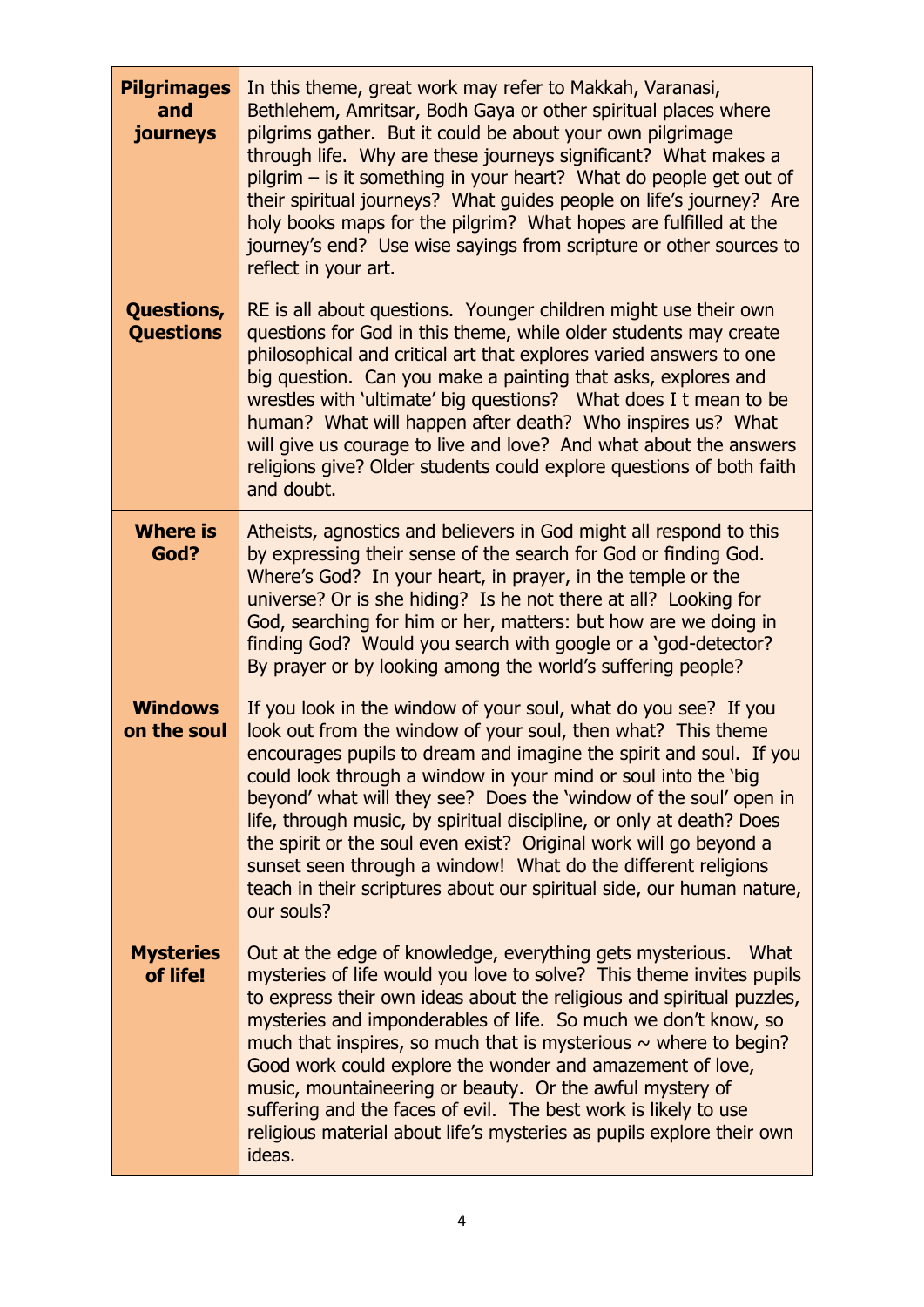# **RE network meetings - Spring 2019**

**Come and join us at an RE Network meeting.** Chat to other subject leaders, find answers for RE problems and share ideas for creating quality RE in our schools. **Meetings run from 4-5 and are** 



**free of charge.** Join any convenient group. Try to let me know you are coming, for refreshment purposes. **[helen.matter@cofesuffolk.org.](mailto:helen.matter@cofesuffolk.org)** 

We will give you a **free RE Quality Mark framework** when you arrive! You do NOT have to do an REQM; we use the framework to help structure the meetings.

| Feb 26th   | Mellis CE Primary, off A140 on way to Diss        |  |  |
|------------|---------------------------------------------------|--|--|
| March 7th  | <b>Discovery Centre, Cathedral, Bury St Eds</b>   |  |  |
| March 13th | <b>Wilby (midway between Eye and Framlingham)</b> |  |  |
| March 14th | <b>St Mary's CE Primary, Hadleigh</b>             |  |  |
| March 19th | All Saints' CE Primary, Newmarket                 |  |  |
|            |                                                   |  |  |
| March 21st | <b>Gt Waldingfield CE VC Primary, nr Sudbury</b>  |  |  |
| March 26th | Eyke CE Primary, Eyke, nr Woodbridge              |  |  |
|            |                                                   |  |  |

# **Inset for Spring Term 2019**

Bookings for courses can be made on-line, where you will find additional details/ flyers. Day courses - £100 for subscribing schools /£200 for others. Half days are half those prices and twilights are less. 50% discount on additional course delegates. <https://cpd.schoolschoice.org/courses/bookings/default.asp>

Further enquiries to our Education Administrator: [Jacqui.studd@cofesuffolk.org](mailto:Jacqui.studd@cofesuffolk.org)

**Staff meetings for groups of schools** can also be booked for those beginning to use the Emmanuel Project for the first time, or who want to look at a specific area or phase of RE. Contac[t helen.matter@cofesuffolk.org](mailto:helen.matter@cofesuffolk.org) for details.

| <b>16 Jan</b><br>1.30-4.30 | <b>RE for NQTs</b>                                                          | Any NQTs / recently<br>qualified teachers                         | St Nicholas Centre,<br>Cutler St, Ipswich                         |
|----------------------------|-----------------------------------------------------------------------------|-------------------------------------------------------------------|-------------------------------------------------------------------|
| 24 Jan<br>9.30-12.30       | <b>Developing the</b><br><b>Role of RE Subject</b><br><b>Leaders Part 2</b> | Optional follow-up to<br>autumn course for new<br>Subject leaders | Discovery Centre,<br>Cathedral, Angel Hill,<br><b>Bury St Eds</b> |
| <b>24 Jan</b><br>1.30-4.30 | <b>Is your Religious</b><br><b>Education</b><br>effective?                  | Church school RE leads<br>preparing for SIAMS<br>inspection       | Discovery Centre,<br>Cathedral, Angel Hill,<br><b>Bury St Eds</b> |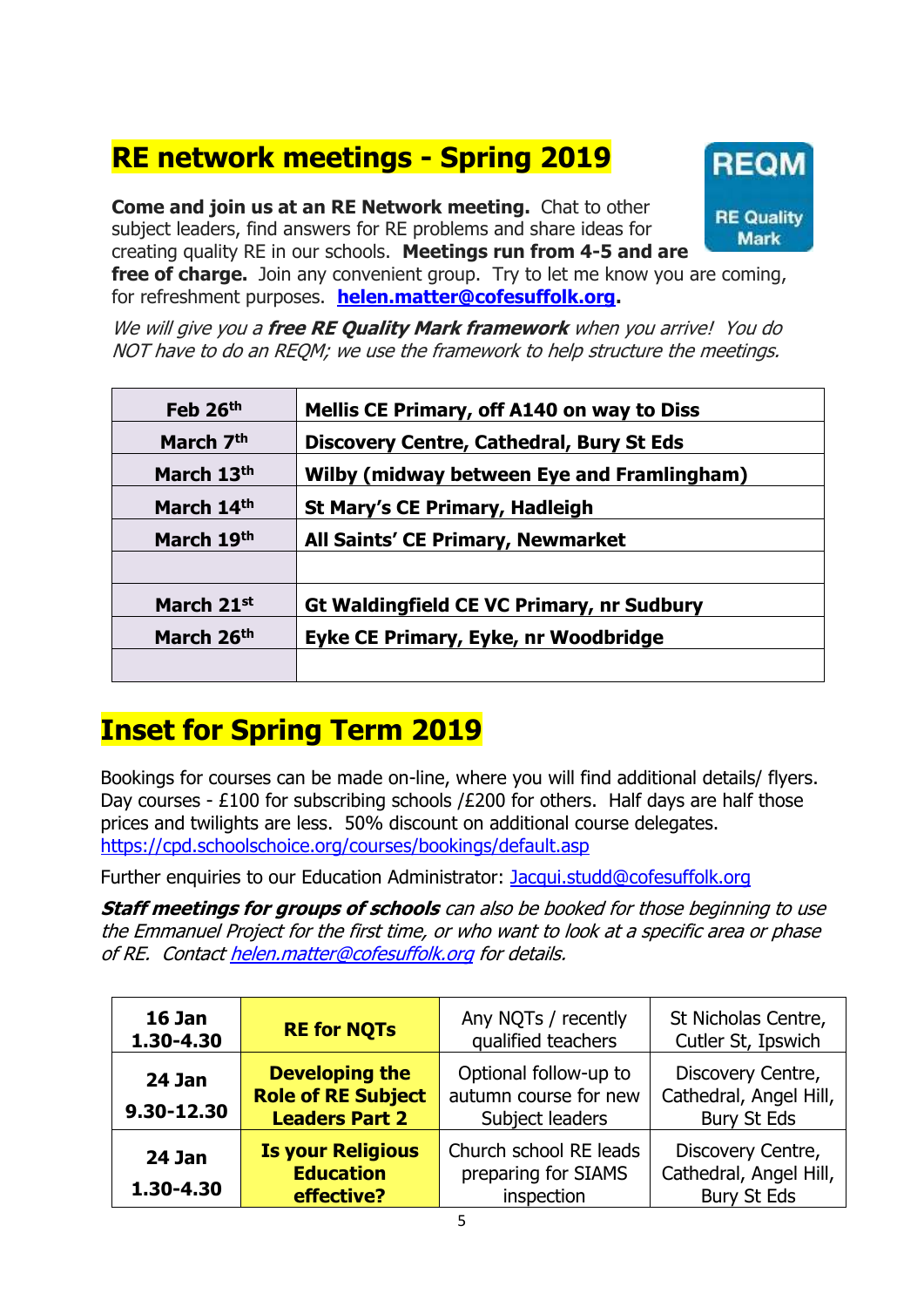| 26 April       | <b>Basics of RE</b>         | Heads and governors,   | <b>Trinity CEVA Primary</b> |
|----------------|-----------------------------|------------------------|-----------------------------|
| $9,30 - 12,00$ |                             | new subject leaders    | School, Stowmarket          |
| 26 April       | <b>Basics of Collective</b> | Heads, Senior leaders, | <b>Trinity CEVA Primary</b> |
| 1.30-4.30      | <b>Worship</b>              | governors              | School, Stowmarket          |

## **A reminder! Is there any RE on your website?**



Details of your curriculum have to be on the school website; this includes RE. SACRE has been taking a look to see what they can find. It is a mixed bag!



Congratulations to those of you who have ensured RE is up there with the other subjects or who have posted

curriculum maps for each class which actually show what RE is being taught! We have even found pictures of outings, reports of speakers and details of RE days.

But not everywhere! A lot of schools seem to have forgotten RE. This is not a oood idea as **RE is still a statutory part of the curriculum for all schools** (maintained, church, academy and free). Refer colleagues to OFSTED if they need convincing – RE subject leaders probably don't! And not only that it is a major contributor to many of the British Values and to SMSC.

**Why not check your own website now? And have a look at a few others …. Can people find out what you are doing for RE?** 

# **Suffolk SACRE – RE Conference June 18th**



**The Standing Advisory Council for RE** or **SACRE** is the county council body which offers advice to the LA on RE and Collective Worship, monitors school RE and CW provision, and oversees the development of a new Agreed Syllabus for RE. Its committees include teacher representatives and members of faith communities.

SACRE is planning to hold an **RE conference on June 18th .** Based this year at the Cathedral in Bury, it will be part of a wider arts festival and involve a number of practical workshops.

#### **Please put the date in your diary. Details which will be out soon.**

We also hope to launch **the new WIRE award** at the conference and have our first winners. See the next page.

Contact [helen.matter@cofesuffolk.org](mailto:helen.matter@cofesuffolk.org) – Helen is currently Chair of SACRE.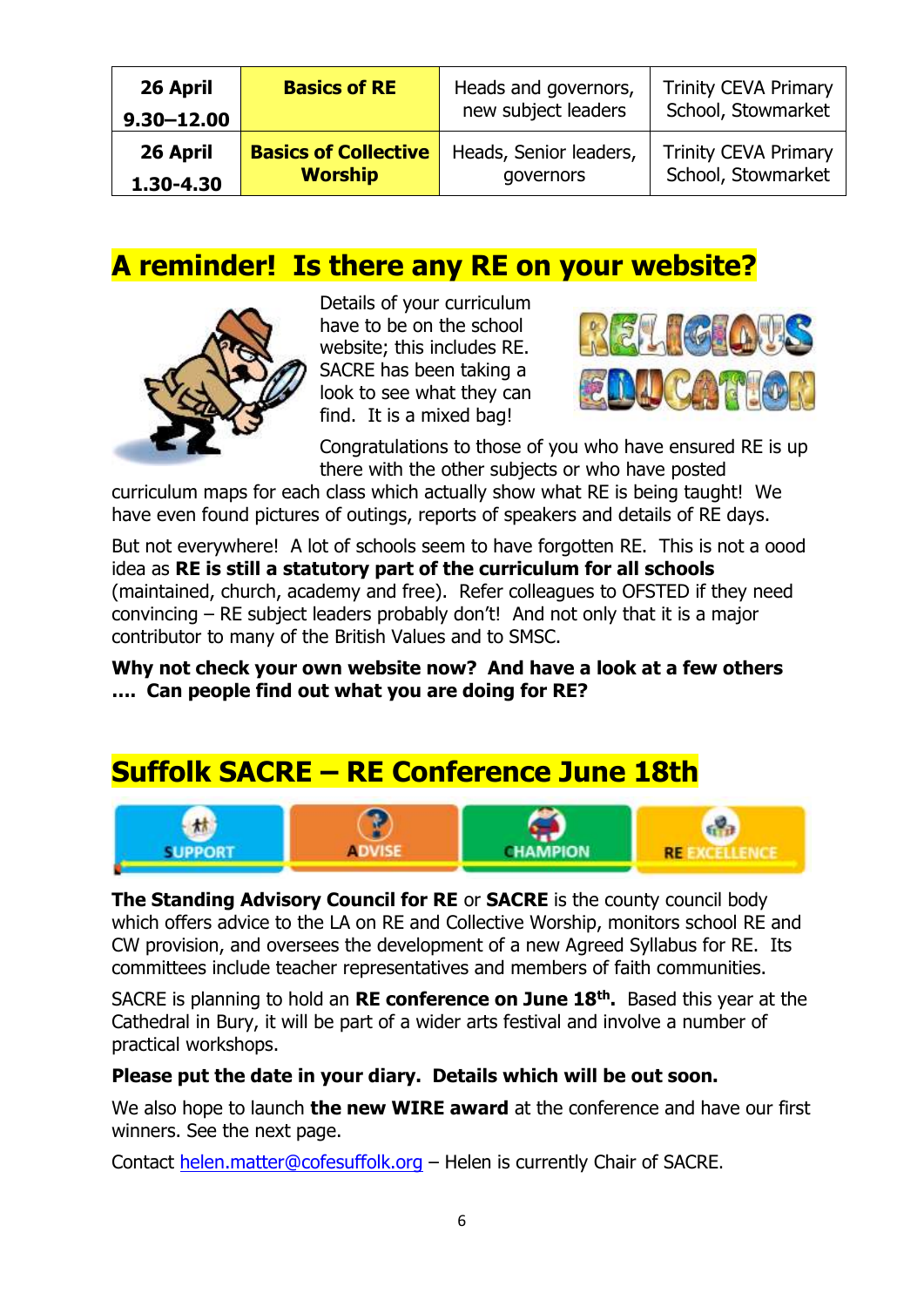

This is a free annual award which SACRE is about to launch for all schools which have been deliberately improving their RE provision and ensuring that it is broad and inclusive.

**WIRE** stands for **'Widening Inclusivity in RE'.** It is an award that can be earnt by a class teacher, a year group leader or by the school as a whole.

The **initial** details of this are below. You could start gathering evidence now ready for when the full details of the award and how to apply are sent out to all schools.

#### **It is FREE to take part. You only have to complete 4 activities but they must be done within the same academic year.**

- **1.**Someone from your school must **attend an RE conference/ course / Network meeting.**
- **2.**Take a group of your pupils to **visit a place of worship** that is Christian and meet members of the Christian community which worships there
- **3.**Take a group of your pupils to **visit a place of worship** that is **not** Christian

**Or** Arrange for pupils to welcome someone of a non-Christian faith to school as part of a series of lessons on that faith

**4.Arrange an RE event which includes aspects of more than one faith** and invite a member of SACRE to attend or submit a report on the event to SACRE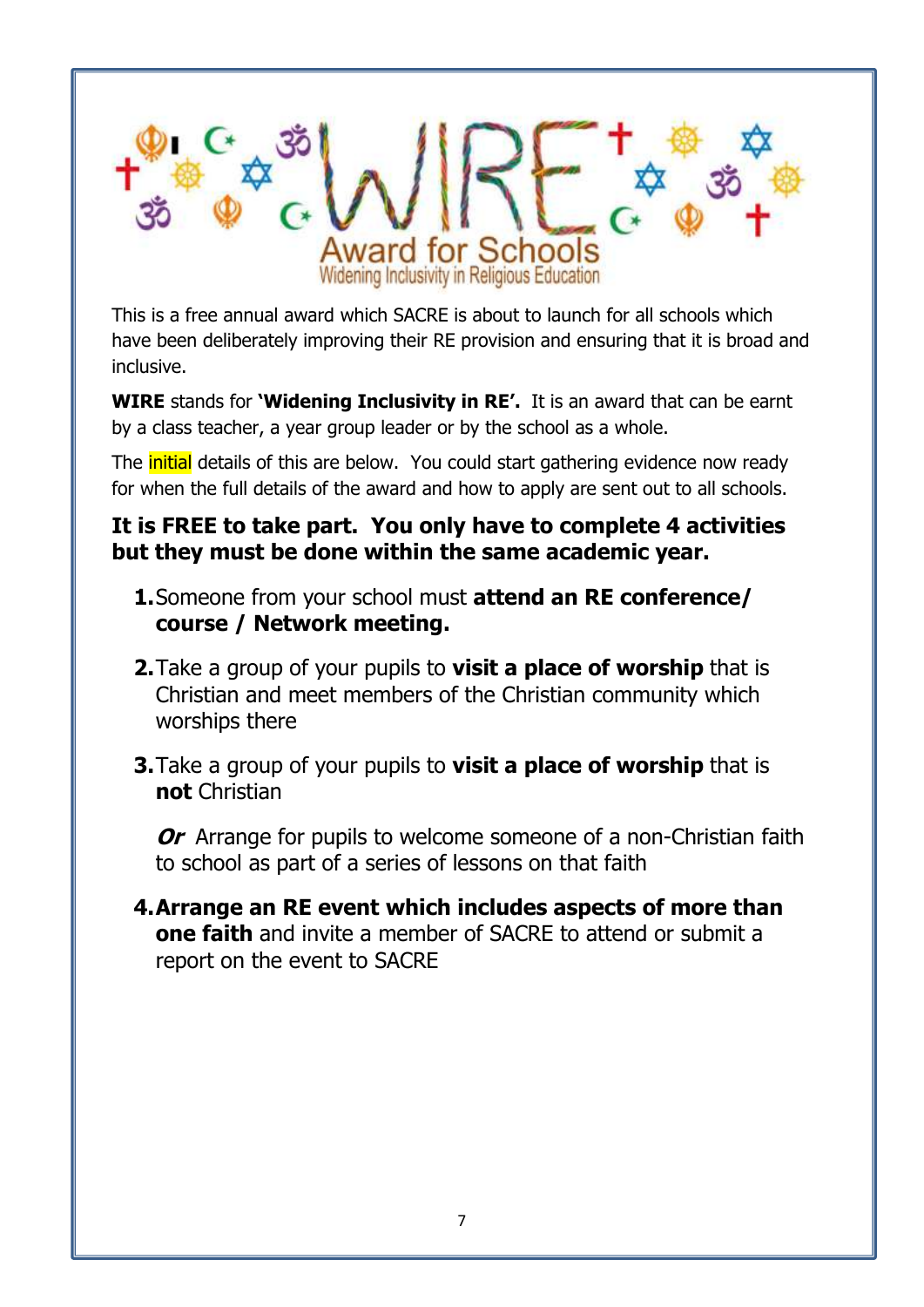**Or Enter a Competition** to do with RE (such as '**Spirited Arts'**) and submit a brief report to SACRE about it.

## **More GREAT Resources for RE teaching:**



Each term we give ideas to improve your teaching or knowledge of various faiths. It is worth checking previous DARE bulletins if you missed earlier editions:

### **CHRISTIANITY**

Out of the 80 million Easter eggs sold in this part of the world every year, The Real Easter Egg is the only one which has an Easter story booklet in the box, is made of Fairtrade chocolate and supports charitable projects.

This egg has been written into the 'Resurrection' unit for Upper KS2 in the Emmanuel Project RE scheme of work BUT its story is suitable for sharing in any RE scheme. A practical outworking of the Christian community wanting to share the



story of Easter but also to challenge the secularisation of a Christian festival, support Fair Trade and raise money for charity.

Find out more here:<https://meaningfulchocolate.co.uk/pages/real-easter-egg>



### **ISLAM**

We have had some issues with some Islamic websites being hacked recently and want to encourage everybody to take care. Please make sure your anti-virus software is up-to-date and report any issues you find.

### **JUDAISM**

Some of you will cover **Passover in a unit on** Passover in a unit on Judaism. There is an amazing **a construct on the internet** about this festival, including many crafts for Jewish children to try.

I love this pyramid for hiding the Mazzot; it uses the sides of the pyramid for facts and some extended writing about the story, beliefs and customs of the Passover Seder.